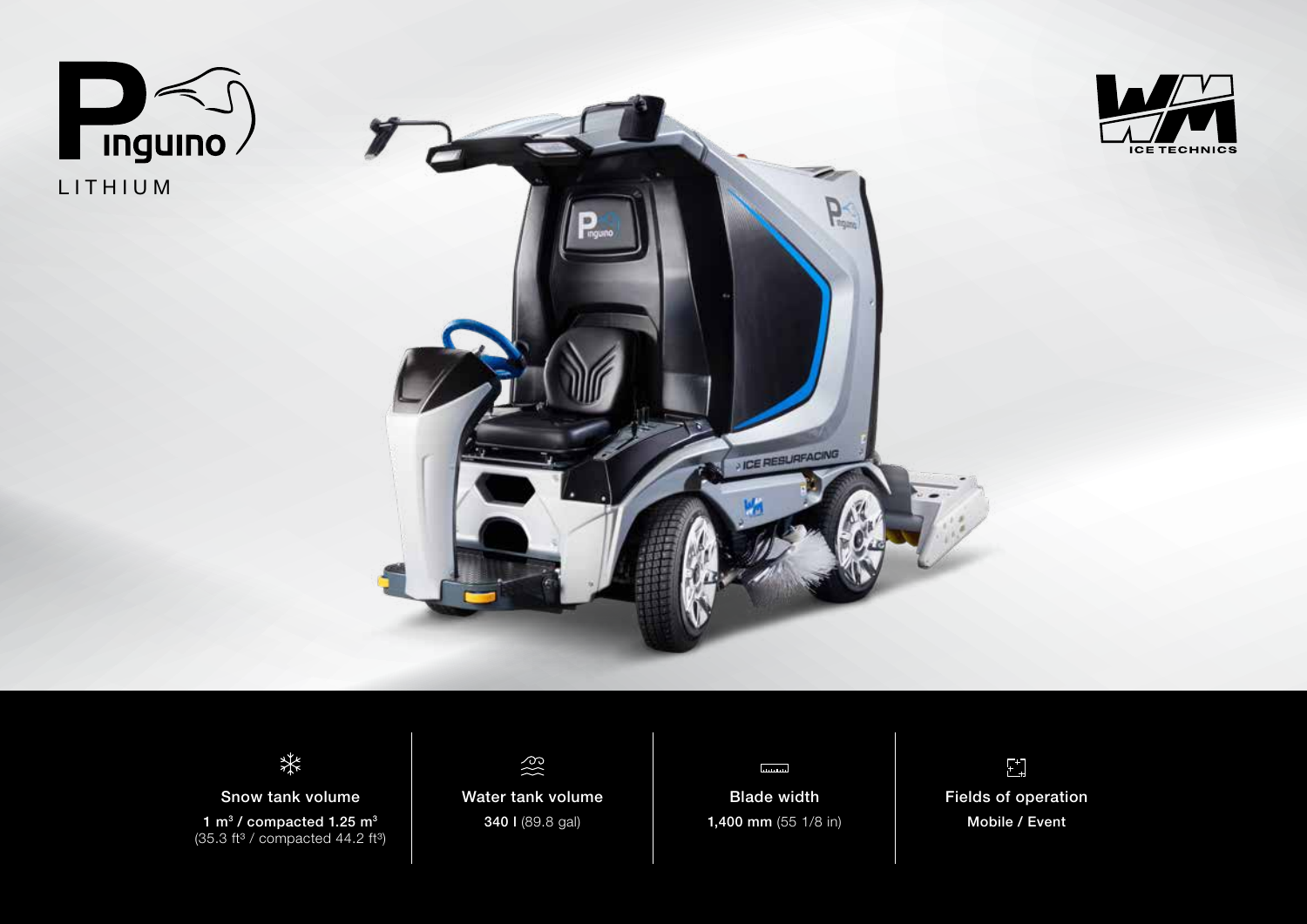## LITHIUM

## FACTS & FIGURES



| Motor                      | Asynchronous motor                                  |
|----------------------------|-----------------------------------------------------|
| Drive power                | 10 kW                                               |
| <b>Battery Lithium</b>     | BlueLi 80V - 100Ah                                  |
| <b>Charger Power</b>       | 3 kW                                                |
| Battery charger connection | 230V / 50Hz                                         |
| Autonomy                   | ca. 1h 10 min.                                      |
| Charging time              | ca. 2h 40 min.                                      |
| Weight when empty          | 1,250 kg $(2,755$ lbs) – basic outfit               |
| Water tank                 | 340 I (89.8 gal)                                    |
| Snow tank                  | 1 m <sup>3</sup> (35.3 ft <sup>3</sup> ) –          |
|                            | compacted 1.25 $\text{m}^3$ (44.2 ft <sup>3</sup> ) |

## DIMENSIONS

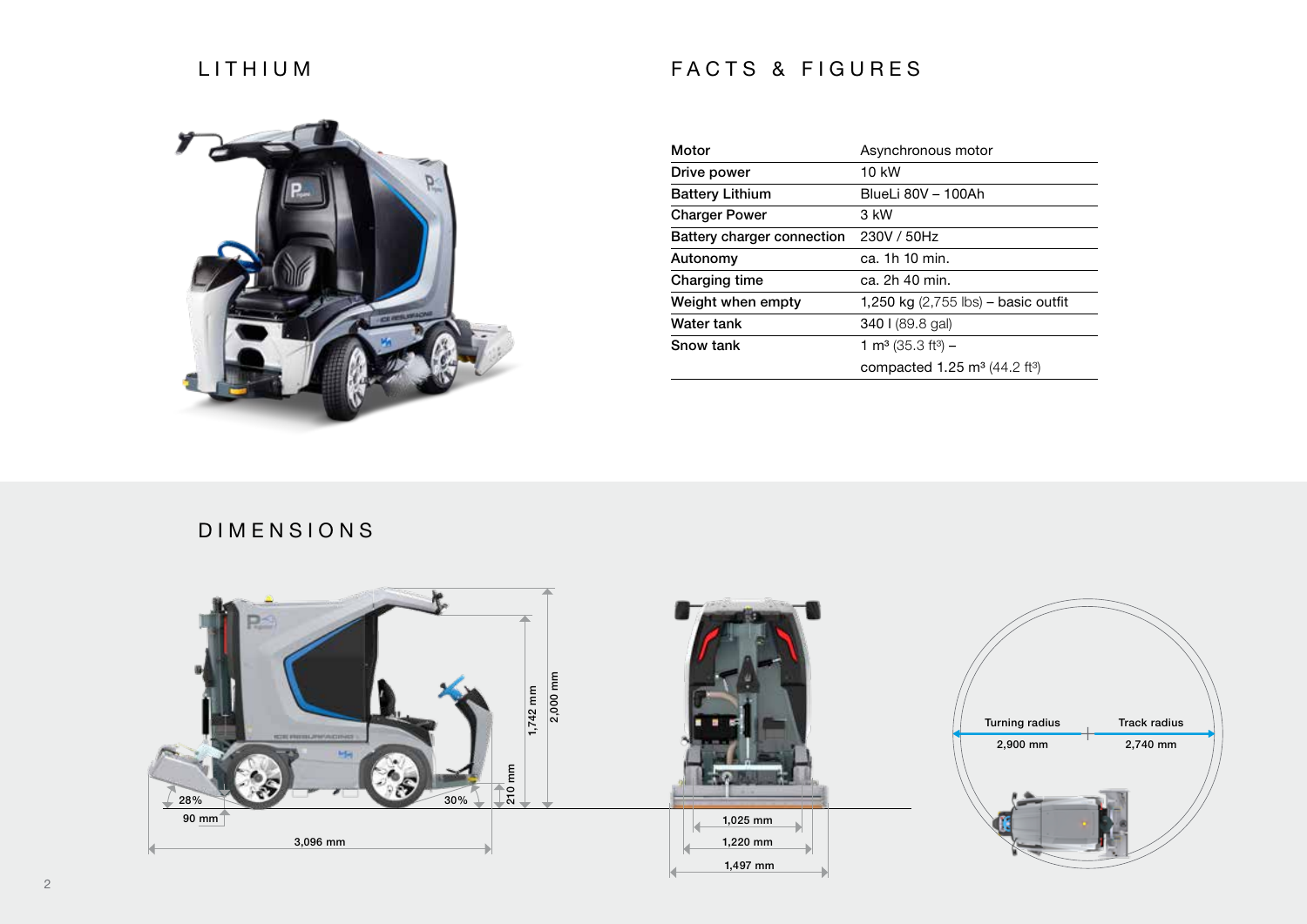## STANDARD EQUIPMENT

| Continuously adjustable                                  |
|----------------------------------------------------------|
| hydraulic four-wheel drive                               |
| Single wheel drive                                       |
| Hydraulic                                                |
| Hydraulic                                                |
| Mechanical parking brake                                 |
| on rear wheels                                           |
| 18 cm <sup>3</sup> (0.004 gpm) axial piston pump         |
| for drive, 6 cm <sup>3</sup> (0.0013 gpm) work units $+$ |
| cylinder movements,                                      |
| 4.4 cm <sup>3</sup> (0.0001 gpm) steering                |
| vertically $\varnothing$ 175 mm (6 7/8 in)               |
| horizontally $\varnothing$ 170 mm (6 5/8 in)             |
| 5.00R12 83/81P                                           |
| 2 rows of spikes                                         |
| 12" x 5" with hubcaps                                    |
|                                                          |

| All-wheel drive                                        |  |
|--------------------------------------------------------|--|
| Parking brakes                                         |  |
| 2 board quide rollers                                  |  |
| Watertank-snowbin made of stainless steel              |  |
| Spring suspended drivers seat                          |  |
| Horn                                                   |  |
| Easily accessible engine compartment (tiltable drivers |  |
| seat, hydraulically tiltable snowtank)                 |  |
| Hydraulic power steering                               |  |
| 2 hydraulically powered screw conveyors                |  |
| Hydraulic carriage pressure system                     |  |
| Hydraulic opening and closing of snow bin cover        |  |
| Manual blade adjustment                                |  |
| Tiltable planing device for easy, safe blade changing  |  |
| Tiltable operator's platform (2 positions)             |  |
| 1 blade                                                |  |
| wiper cloth                                            |  |
|                                                        |  |

Scope of delivery set